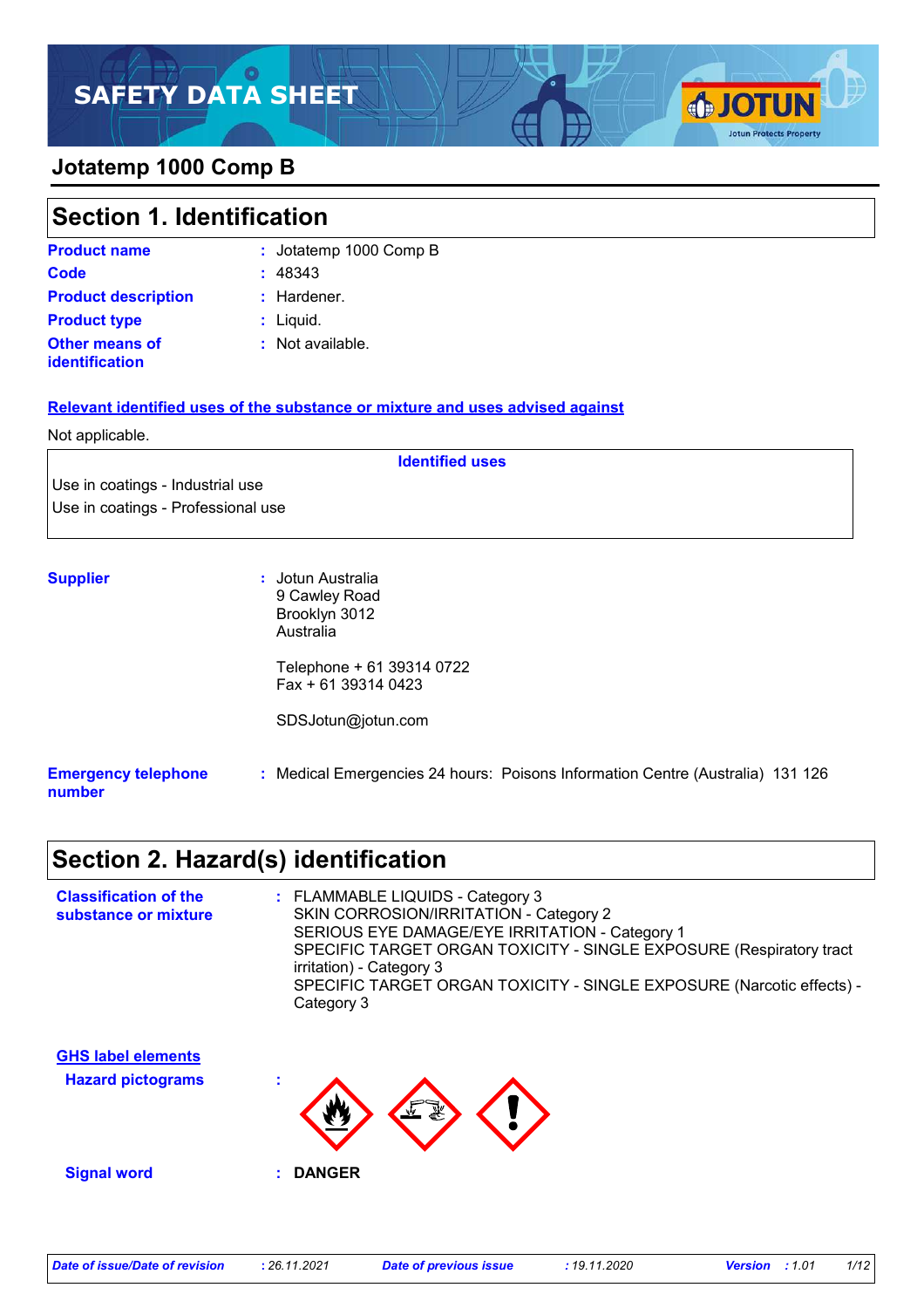*Jotatemp 1000 Comp B*

### **Section 2. Hazard(s) identification**

| <b>Hazard statements</b>                               | : H226 - Flammable liquid and vapour.<br>H315 - Causes skin irritation.<br>H318 - Causes serious eye damage.<br>H335 - May cause respiratory irritation.<br>H336 - May cause drowsiness or dizziness.                                                                                                                                                                                                                   |  |  |  |
|--------------------------------------------------------|-------------------------------------------------------------------------------------------------------------------------------------------------------------------------------------------------------------------------------------------------------------------------------------------------------------------------------------------------------------------------------------------------------------------------|--|--|--|
| <b>Precautionary statements</b>                        |                                                                                                                                                                                                                                                                                                                                                                                                                         |  |  |  |
| <b>Prevention</b>                                      | : P280 - Wear protective gloves. Wear eye or face protection.<br>P210 - Keep away from heat, hot surfaces, sparks, open flames and other ignition<br>sources. No smoking.<br>P261 - Avoid breathing vapour.                                                                                                                                                                                                             |  |  |  |
| <b>Response</b>                                        | : P304 + P312 - IF INHALED: Call a POISON CENTER or doctor if you feel unwell.<br>P362 - Take off contaminated clothing and wash before reuse.<br>P302 + P352 - IF ON SKIN: Wash with plenty of water.<br>P305 + P351 + P338, P310 - IF IN EYES: Rinse cautiously with water for several<br>minutes. Remove contact lenses, if present and easy to do. Continue rinsing.<br>Immediately call a POISON CENTER or doctor. |  |  |  |
| <b>Storage</b>                                         | : P403 + P233 - Store in a well-ventilated place. Keep container tightly closed.<br>P403 + P235 - Keep cool.                                                                                                                                                                                                                                                                                                            |  |  |  |
| <b>Disposal</b>                                        | : P501 - Dispose of contents and container in accordance with all local, regional,<br>national and international regulations.                                                                                                                                                                                                                                                                                           |  |  |  |
| <b>Supplemental label</b><br>elements                  | : Not applicable.                                                                                                                                                                                                                                                                                                                                                                                                       |  |  |  |
| Other hazards which do<br>not result in classification | : None known.                                                                                                                                                                                                                                                                                                                                                                                                           |  |  |  |

## **Section 3. Composition and ingredient information**

| Substance/mixture     | : Mixture        |
|-----------------------|------------------|
| <b>Other means of</b> | : Not available. |
| <b>identification</b> |                  |

#### **CAS number/other identifiers**

| <b>CAS number</b>                           | : Not applicable. |
|---------------------------------------------|-------------------|
| <b>EC</b> number                            | : Mixture.        |
| <b>Product code</b>                         | : 48343           |
| <b>Ingredient name</b>                      |                   |
| المقمالم مرمقان بمالمعتقلة المعاريات متعقلة |                   |

| <b>Ingredient name</b>   | $(\mathsf{w}/\mathsf{w})$ | <b>CAS number</b> |
|--------------------------|---------------------------|-------------------|
| titanium tetrabutanolate | ≥90                       | 5593-70-4         |

**There are no additional ingredients present which, within the current knowledge of the supplier and in the concentrations applicable, are classified as hazardous to health or the environment and hence require reporting in this section.**

**Occupational exposure limits, if available, are listed in Section 8.**

### **Section 4. First aid measures**

#### **Description of necessary first aid measures**

**Eye contact :**

: Get medical attention immediately. Call a poison center or physician. Immediately flush eyes with plenty of water, occasionally lifting the upper and lower eyelids. Check for and remove any contact lenses. Continue to rinse for at least 10 minutes. Chemical burns must be treated promptly by a physician.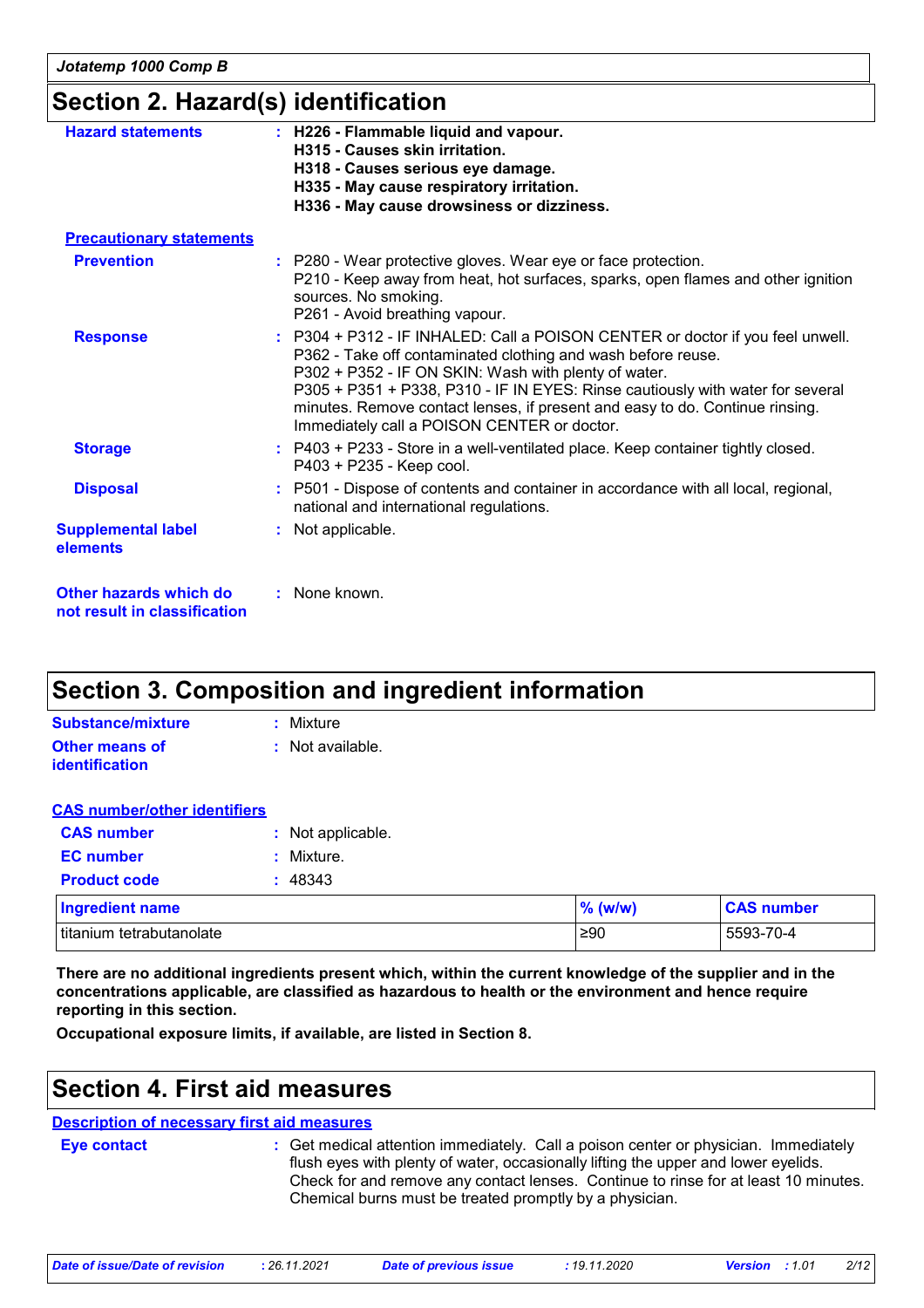# **Section 4. First aid measures**

**Most important symptoms/effects, acute and delayed**

| <b>Inhalation</b>   | Get medical attention immediately. Call a poison center or physician. Remove<br>victim to fresh air and keep at rest in a position comfortable for breathing. If it is<br>suspected that fumes are still present, the rescuer should wear an appropriate mask<br>or self-contained breathing apparatus. If not breathing, if breathing is irregular or if<br>respiratory arrest occurs, provide artificial respiration or oxygen by trained personnel.<br>It may be dangerous to the person providing aid to give mouth-to-mouth<br>resuscitation. If unconscious, place in recovery position and get medical attention<br>immediately. Maintain an open airway. Loosen tight clothing such as a collar, tie,<br>belt or waistband.                                                                                                                                                  |
|---------------------|--------------------------------------------------------------------------------------------------------------------------------------------------------------------------------------------------------------------------------------------------------------------------------------------------------------------------------------------------------------------------------------------------------------------------------------------------------------------------------------------------------------------------------------------------------------------------------------------------------------------------------------------------------------------------------------------------------------------------------------------------------------------------------------------------------------------------------------------------------------------------------------|
| <b>Skin contact</b> | Get medical attention immediately. Call a poison center or physician. Flush<br>÷.<br>contaminated skin with plenty of water. Remove contaminated clothing and shoes.<br>Wash contaminated clothing thoroughly with water before removing it, or wear<br>gloves. Continue to rinse for at least 10 minutes. Chemical burns must be treated<br>promptly by a physician. Wash clothing before reuse. Clean shoes thoroughly<br>before reuse.                                                                                                                                                                                                                                                                                                                                                                                                                                            |
| <b>Ingestion</b>    | Get medical attention immediately. Call a poison center or physician. Wash out<br>mouth with water. Remove dentures if any. Remove victim to fresh air and keep at<br>rest in a position comfortable for breathing. If material has been swallowed and the<br>exposed person is conscious, give small quantities of water to drink. Stop if the<br>exposed person feels sick as vomiting may be dangerous. Do not induce vomiting<br>unless directed to do so by medical personnel. If vomiting occurs, the head should<br>be kept low so that vomit does not enter the lungs. Chemical burns must be treated<br>promptly by a physician. Never give anything by mouth to an unconscious person.<br>If unconscious, place in recovery position and get medical attention immediately.<br>Maintain an open airway. Loosen tight clothing such as a collar, tie, belt or<br>waistband. |

| : Treat symptomatically. Contact poison treatment specialist immediately if large |
|-----------------------------------------------------------------------------------|
|                                                                                   |
|                                                                                   |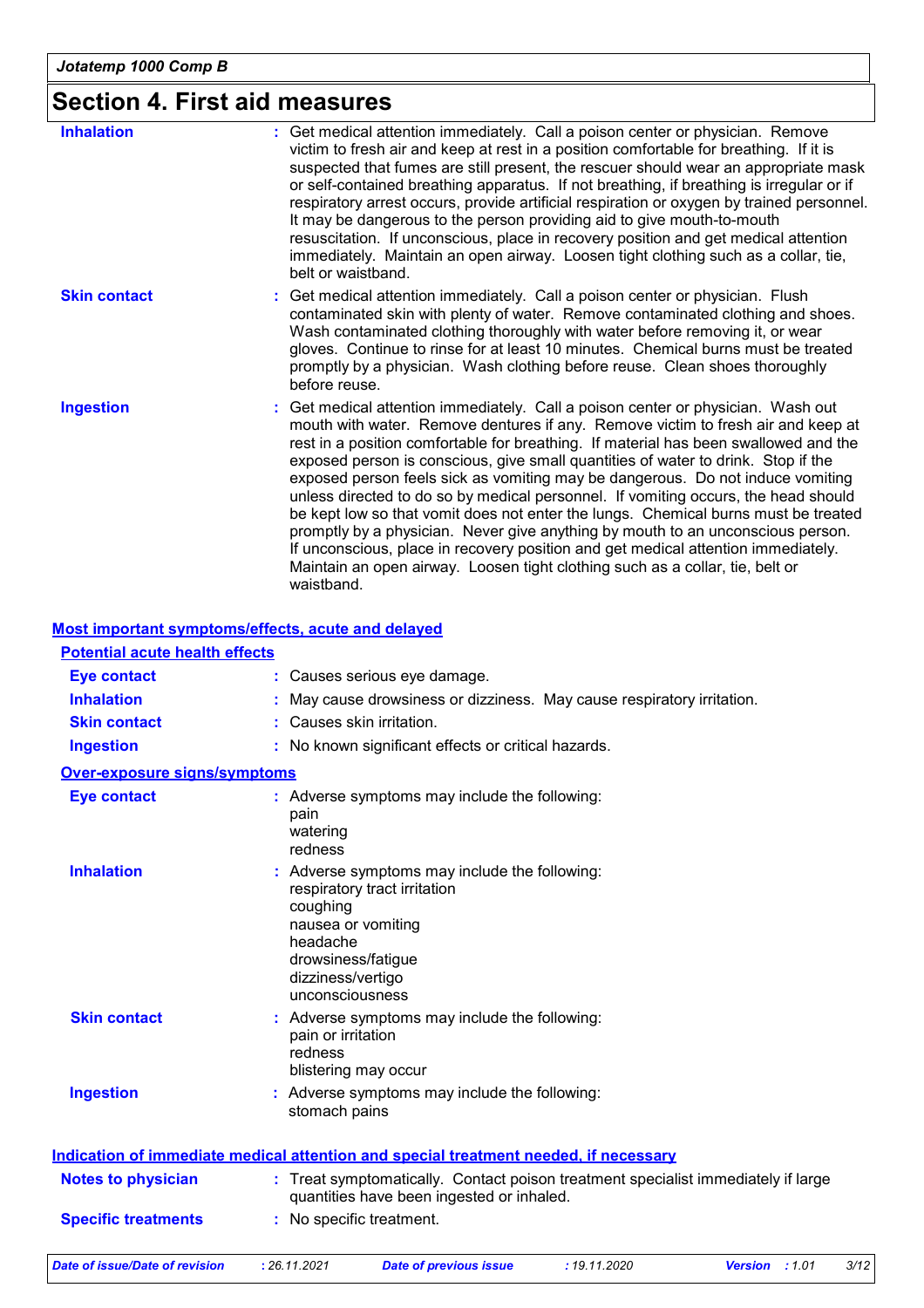### **Section 4. First aid measures**

**Protection of first-aiders** : No action shall be taken involving any personal risk or without suitable training. If it is suspected that fumes are still present, the rescuer should wear an appropriate mask or self-contained breathing apparatus. It may be dangerous to the person providing aid to give mouth-to-mouth resuscitation. Wash contaminated clothing thoroughly with water before removing it, or wear gloves.

**See toxicological information (Section 11)**

## **Section 5. Firefighting measures**

| <b>Extinguishing media</b>                               |                                                                                                                                                                                                                                                                                                                               |
|----------------------------------------------------------|-------------------------------------------------------------------------------------------------------------------------------------------------------------------------------------------------------------------------------------------------------------------------------------------------------------------------------|
| <b>Suitable extinguishing</b><br>media                   | : Use dry chemical, $CO2$ , water spray (fog) or foam.                                                                                                                                                                                                                                                                        |
| <b>Unsuitable extinguishing</b><br>media                 | : Do not use water jet.                                                                                                                                                                                                                                                                                                       |
| <b>Specific hazards arising</b><br>from the chemical     | : Flammable liquid and vapour. Runoff to sewer may create fire or explosion hazard.<br>In a fire or if heated, a pressure increase will occur and the container may burst, with<br>the risk of a subsequent explosion.                                                                                                        |
| <b>Hazardous thermal</b><br>decomposition products       | : Decomposition products may include the following materials:<br>carbon dioxide<br>carbon monoxide<br>metal oxide/oxides                                                                                                                                                                                                      |
| <b>Special protective actions</b><br>for fire-fighters   | : Promptly isolate the scene by removing all persons from the vicinity of the incident if<br>there is a fire. No action shall be taken involving any personal risk or without<br>suitable training. Move containers from fire area if this can be done without risk.<br>Use water spray to keep fire-exposed containers cool. |
| <b>Special protective</b><br>equipment for fire-fighters | : Fire-fighters should wear appropriate protective equipment and self-contained<br>breathing apparatus (SCBA) with a full face-piece operated in positive pressure<br>mode.                                                                                                                                                   |
| <b>Hazchem code</b>                                      | : 3[Y]                                                                                                                                                                                                                                                                                                                        |

### **Section 6. Accidental release measures**

#### **Environmental precautions Personal precautions, protective equipment and emergency procedures :** Avoid dispersal of spilt material and runoff and contact with soil, waterways, drains **:** No action shall be taken involving any personal risk or without suitable training. Evacuate surrounding areas. Keep unnecessary and unprotected personnel from entering. Do not touch or walk through spilt material. Shut off all ignition sources. No flares, smoking or flames in hazard area. Do not breathe vapour or mist. Provide adequate ventilation. Wear appropriate respirator when ventilation is inadequate. Put on appropriate personal protective equipment. and sewers. Inform the relevant authorities if the product has caused environmental pollution (sewers, waterways, soil or air). **Methods and material for containment and cleaning up For non-emergency personnel For emergency responders :** If specialised clothing is required to deal with the spillage, take note of any information in Section 8 on suitable and unsuitable materials. See also the information in "For non-emergency personnel".

| <b>Small spill</b><br>contractor. | : Stop leak if without risk. Move containers from spill area. Use spark-proof tools and<br>explosion-proof equipment. Dilute with water and mop up if water-soluble.<br>Alternatively, or if water-insoluble, absorb with an inert dry material and place in an<br>appropriate waste disposal container. Dispose of via a licensed waste disposal |
|-----------------------------------|---------------------------------------------------------------------------------------------------------------------------------------------------------------------------------------------------------------------------------------------------------------------------------------------------------------------------------------------------|
|-----------------------------------|---------------------------------------------------------------------------------------------------------------------------------------------------------------------------------------------------------------------------------------------------------------------------------------------------------------------------------------------------|

| 4/12 | Date of issue/Date of revision | : 26.11.2021 | Date of previous issue | : 19.11.2020 | <b>Version</b> : 1.01 |
|------|--------------------------------|--------------|------------------------|--------------|-----------------------|
|------|--------------------------------|--------------|------------------------|--------------|-----------------------|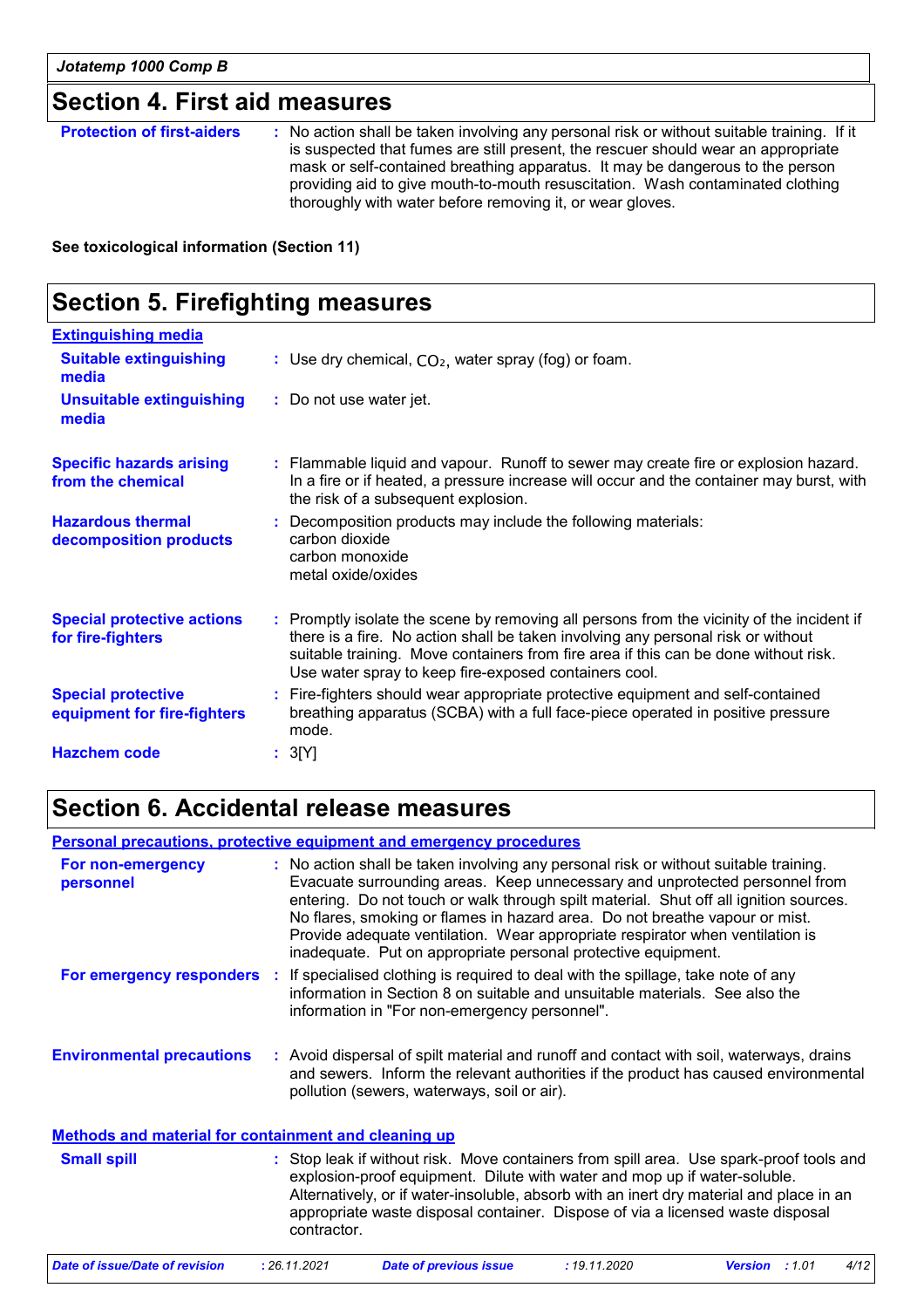### **Section 6. Accidental release measures**

| : Stop leak if without risk. Move containers from spill area. Use spark-proof tools and<br><b>Large spill</b><br>explosion-proof equipment. Approach the release from upwind. Prevent entry into<br>sewers, water courses, basements or confined areas. Wash spillages into an<br>effluent treatment plant or proceed as follows. Contain and collect spillage with non-<br>combustible, absorbent material e.g. sand, earth, vermiculite or diatomaceous earth<br>and place in container for disposal according to local regulations (see Section 13).<br>Dispose of via a licensed waste disposal contractor. Contaminated absorbent<br>material may pose the same hazard as the spilt product. Note: see Section 1 for<br>emergency contact information and Section 13 for waste disposal. |
|-----------------------------------------------------------------------------------------------------------------------------------------------------------------------------------------------------------------------------------------------------------------------------------------------------------------------------------------------------------------------------------------------------------------------------------------------------------------------------------------------------------------------------------------------------------------------------------------------------------------------------------------------------------------------------------------------------------------------------------------------------------------------------------------------|
|                                                                                                                                                                                                                                                                                                                                                                                                                                                                                                                                                                                                                                                                                                                                                                                               |

## **Section 7. Handling and storage**

The information in this section contains generic advice and guidance. The list of Identified Uses in Section 1 should be consulted for any available use-specific information provided in the Exposure Scenario(s).

#### **Precautions for safe handling**

| <b>Protective measures</b>                                                       | : Put on appropriate personal protective equipment (see Section 8). Do not get in<br>eyes or on skin or clothing. Do not breathe vapour or mist. Do not ingest. Use only<br>with adequate ventilation. Wear appropriate respirator when ventilation is<br>inadequate. Do not enter storage areas and confined spaces unless adequately<br>ventilated. Keep in the original container or an approved alternative made from a<br>compatible material, kept tightly closed when not in use. Store and use away from<br>heat, sparks, open flame or any other ignition source. Use explosion-proof electrical<br>(ventilating, lighting and material handling) equipment. Use only non-sparking tools.<br>Take precautionary measures against electrostatic discharges. Empty containers<br>retain product residue and can be hazardous. Do not reuse container. |
|----------------------------------------------------------------------------------|--------------------------------------------------------------------------------------------------------------------------------------------------------------------------------------------------------------------------------------------------------------------------------------------------------------------------------------------------------------------------------------------------------------------------------------------------------------------------------------------------------------------------------------------------------------------------------------------------------------------------------------------------------------------------------------------------------------------------------------------------------------------------------------------------------------------------------------------------------------|
| <b>Advice on general</b><br>occupational hygiene                                 | : Eating, drinking and smoking should be prohibited in areas where this material is<br>handled, stored and processed. Workers should wash hands and face before<br>eating, drinking and smoking. Remove contaminated clothing and protective<br>equipment before entering eating areas. See also Section 8 for additional<br>information on hygiene measures.                                                                                                                                                                                                                                                                                                                                                                                                                                                                                                |
| <b>Conditions for safe storage,</b><br>including any<br><b>incompatibilities</b> | : Store in accordance with local regulations. Store in a segregated and approved<br>area. Store in original container protected from direct sunlight in a dry, cool and well-<br>ventilated area, away from incompatible materials (see Section 10) and food and<br>drink. Store locked up. Eliminate all ignition sources. Separate from oxidising<br>materials. Keep container tightly closed and sealed until ready for use. Containers<br>that have been opened must be carefully resealed and kept upright to prevent<br>leakage. Do not store in unlabelled containers. Use appropriate containment to<br>avoid environmental contamination. See Section 10 for incompatible materials<br>before handling or use.                                                                                                                                      |

See Technical Data Sheet / packaging for further information.

### **Section 8. Exposure controls and personal protection**

The information in this section contains generic advice and guidance. The list of Identified Uses in Section 1 should be consulted for any available use-specific information provided in the Exposure Scenario(s).

#### **Control parameters**

| <b>Occupational exposure limits</b>        |              |                                                                                                                                                                                                                                                                                                                                                                                          |              |                        |      |
|--------------------------------------------|--------------|------------------------------------------------------------------------------------------------------------------------------------------------------------------------------------------------------------------------------------------------------------------------------------------------------------------------------------------------------------------------------------------|--------------|------------------------|------|
| None.                                      |              |                                                                                                                                                                                                                                                                                                                                                                                          |              |                        |      |
| <b>Appropriate engineering</b><br>controls |              | : Use only with adequate ventilation. Use process enclosures, local exhaust<br>ventilation or other engineering controls to keep worker exposure to airborne<br>contaminants below any recommended or statutory limits. The engineering controls<br>also need to keep gas, vapour or dust concentrations below any lower explosive<br>limits. Use explosion-proof ventilation equipment. |              |                        |      |
| Date of issue/Date of revision             | : 26.11.2021 | <b>Date of previous issue</b>                                                                                                                                                                                                                                                                                                                                                            | : 19.11.2020 | :101<br><b>Version</b> | 5/12 |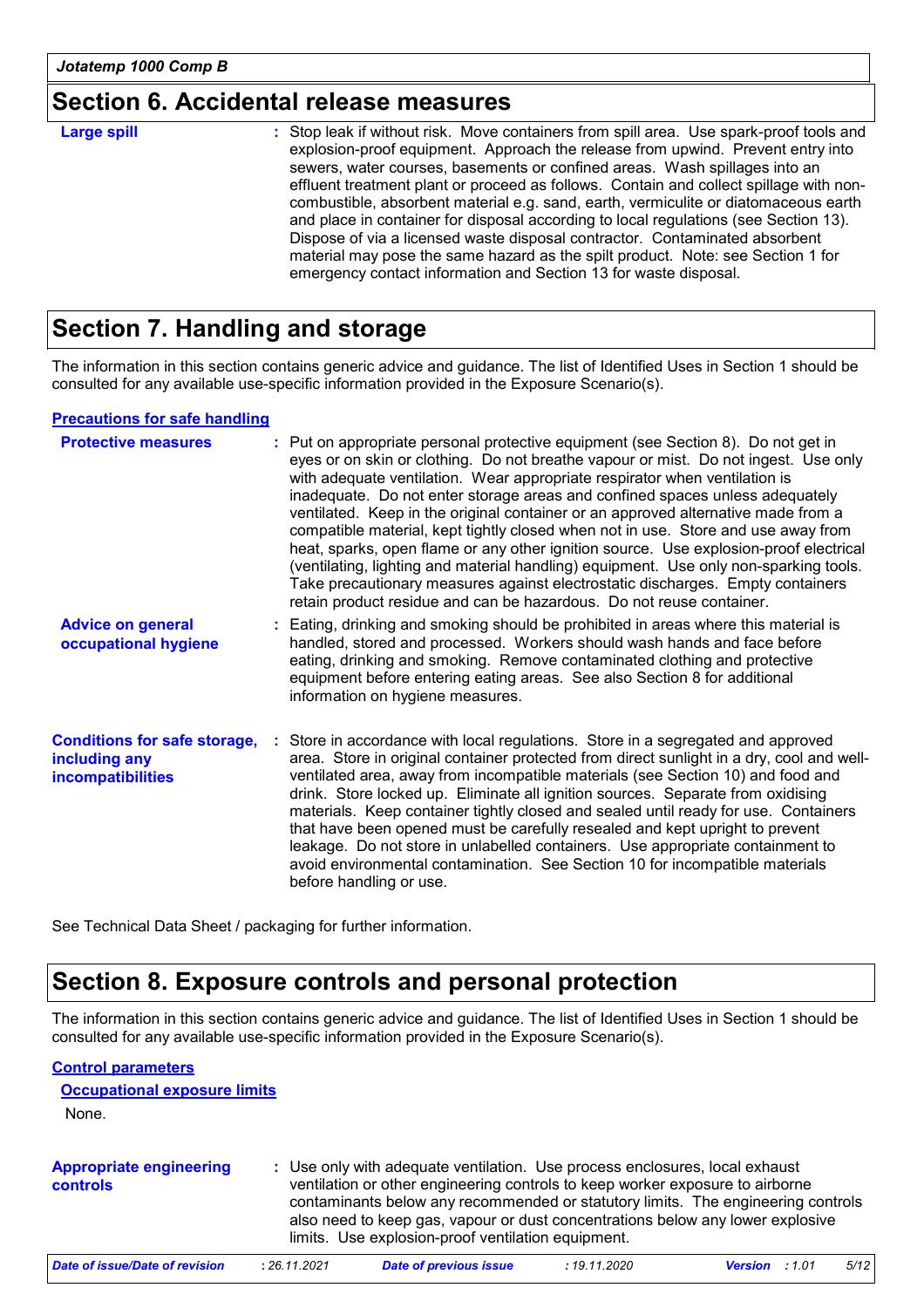|                                           | Section 8. Exposure controls and personal protection                                                                                                                                                                                                                                                                                                                                                                                                                                                                                                                                                                                                                 |
|-------------------------------------------|----------------------------------------------------------------------------------------------------------------------------------------------------------------------------------------------------------------------------------------------------------------------------------------------------------------------------------------------------------------------------------------------------------------------------------------------------------------------------------------------------------------------------------------------------------------------------------------------------------------------------------------------------------------------|
| <b>Environmental exposure</b><br>controls | : Emissions from ventilation or work process equipment should be checked to ensure<br>they comply with the requirements of environmental protection legislation. In some<br>cases, fume scrubbers, filters or engineering modifications to the process<br>equipment will be necessary to reduce emissions to acceptable levels.                                                                                                                                                                                                                                                                                                                                      |
| <b>Individual protection measures</b>     |                                                                                                                                                                                                                                                                                                                                                                                                                                                                                                                                                                                                                                                                      |
| <b>Hygiene measures</b>                   | : Wash hands, forearms and face thoroughly after handling chemical products, before<br>eating, smoking and using the lavatory and at the end of the working period.<br>Appropriate techniques should be used to remove potentially contaminated clothing.<br>Wash contaminated clothing before reusing. Ensure that eyewash stations and<br>safety showers are close to the workstation location.                                                                                                                                                                                                                                                                    |
| <b>Eye/face protection</b>                | : Safety eyewear complying to EN 166 should be used when a risk assessment<br>indicates this is necessary to avoid exposure to liquid splashes, mists, gases or<br>dusts. If contact is possible, the following protection should be worn, unless the<br>assessment indicates a higher degree of protection: chemical splash goggles and/<br>or face shield. If inhalation hazards exist, a full-face respirator may be required<br>instead.                                                                                                                                                                                                                         |
| <b>Skin protection</b>                    |                                                                                                                                                                                                                                                                                                                                                                                                                                                                                                                                                                                                                                                                      |
| <b>Hand protection</b>                    | : Chemical-resistant, impervious gloves complying with an approved standard should<br>be worn at all times when handling chemical products if a risk assessment indicates<br>this is necessary. Considering the parameters specified by the glove manufacturer,<br>check during use that the gloves are still retaining their protective properties. It<br>should be noted that the time to breakthrough for any glove material may be<br>different for different glove manufacturers. In the case of mixtures, consisting of<br>several substances, the protection time of the gloves cannot be accurately<br>estimated.                                            |
|                                           | There is no one glove material or combination of materials that will give unlimited<br>resistance to any individual or combination of chemicals.<br>The breakthrough time must be greater than the end use time of the product.<br>The instructions and information provided by the glove manufacturer on use,<br>storage, maintenance and replacement must be followed.<br>Gloves should be replaced regularly and if there is any sign of damage to the glove<br>material.<br>Always ensure that gloves are free from defects and that they are stored and used<br>correctly.<br>The performance or effectiveness of the glove may be reduced by physical/chemical |
|                                           | damage and poor maintenance.<br>Barrier creams may help to protect the exposed areas of the skin but should not be<br>applied once exposure has occurred.                                                                                                                                                                                                                                                                                                                                                                                                                                                                                                            |
|                                           | Wear suitable gloves tested to EN374.<br>Recommended, gloves(breakthrough time) > 8 hours: butyl rubber                                                                                                                                                                                                                                                                                                                                                                                                                                                                                                                                                              |
| <b>Body protection</b>                    | : Personal protective equipment for the body should be selected based on the task<br>being performed and the risks involved and should be approved by a specialist<br>before handling this product. When there is a risk of ignition from static electricity,<br>wear anti-static protective clothing. For the greatest protection from static<br>discharges, clothing should include anti-static overalls, boots and gloves.                                                                                                                                                                                                                                        |
| <b>Other skin protection</b>              | : Appropriate footwear and any additional skin protection measures should be<br>selected based on the task being performed and the risks involved and should be<br>approved by a specialist before handling this product.                                                                                                                                                                                                                                                                                                                                                                                                                                            |
| <b>Respiratory protection</b>             | : Based on the hazard and potential for exposure, select a respirator that meets the<br>appropriate standard or certification. Respirators must be used according to a<br>respiratory protection program to ensure proper fitting, training, and other important<br>aspects of use.                                                                                                                                                                                                                                                                                                                                                                                  |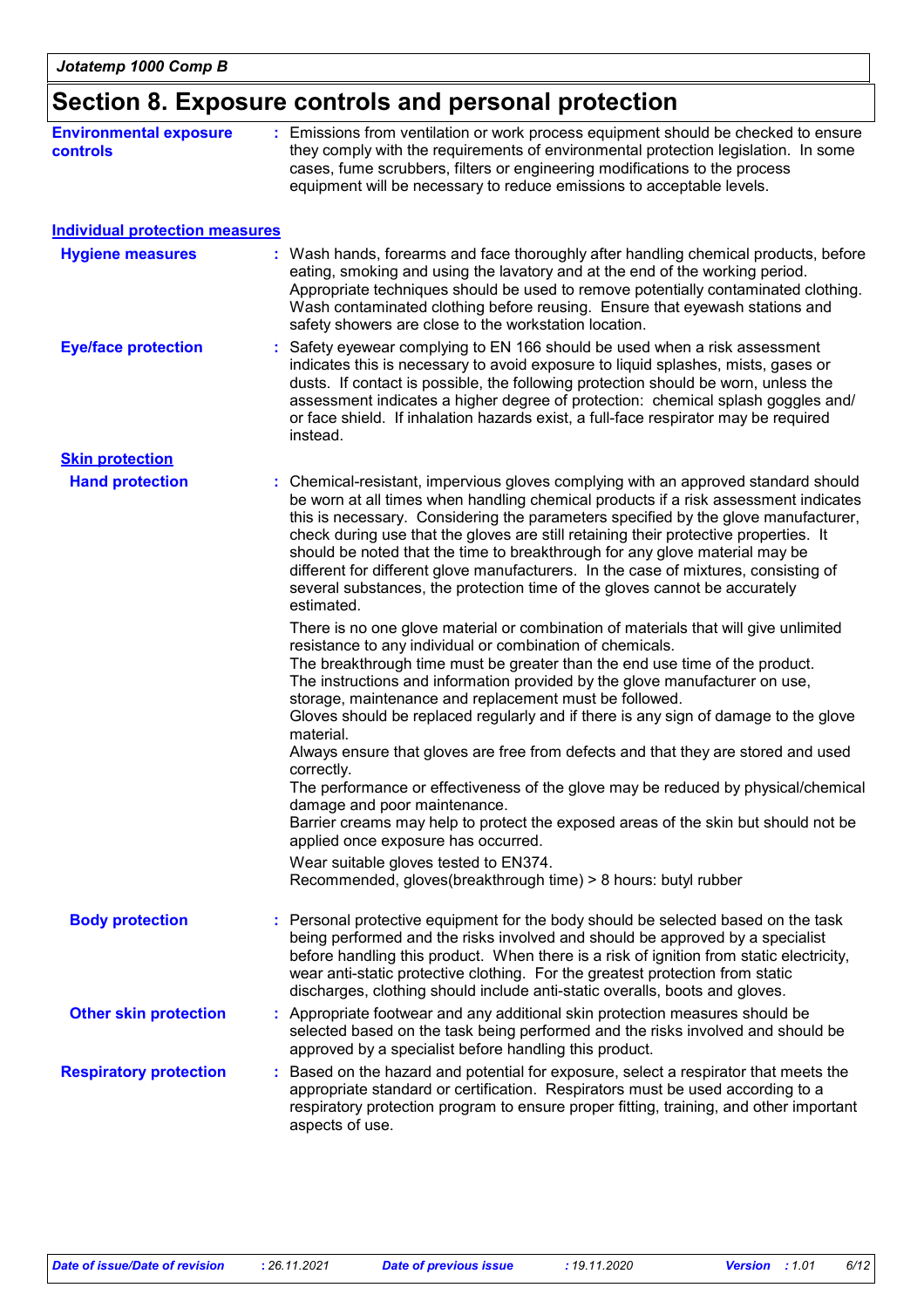## **Section 9. Physical and chemical properties**

| <b>Appearance</b>                                 |                                                                     |
|---------------------------------------------------|---------------------------------------------------------------------|
| <b>Physical state</b>                             | $:$ Liquid.                                                         |
| <b>Colour</b>                                     | Colourless.                                                         |
| <b>Odour</b>                                      | Characteristic.                                                     |
| <b>Odour threshold</b>                            | : Not applicable.                                                   |
| рH                                                | Not applicable.                                                     |
| <b>Melting point</b>                              | Not applicable.                                                     |
| <b>Boiling point</b>                              | : Lowest known value: 220°C (428°F) (titanium tetraisopropanolate). |
| <b>Flash point</b>                                | Closed cup: $40^{\circ}$ C (104 $^{\circ}$ F)                       |
| <b>Evaporation rate</b>                           | Not available.                                                      |
| <b>Flammability (solid, gas)</b>                  | : Not available.                                                    |
| Lower and upper explosive<br>(flammable) limits   | : Not applicable.                                                   |
| <b>Vapour pressure</b>                            | : Not available.                                                    |
| <b>Vapour density</b>                             | : Not available.                                                    |
| <b>Relative density</b>                           | : $0.996$ g/cm <sup>3</sup> @<br>20 °C                              |
| <b>Solubility</b>                                 | Insoluble in the following materials: cold water and hot water.     |
| <b>Partition coefficient: n-</b><br>octanol/water | : Not available.                                                    |
| <b>Auto-ignition temperature</b>                  | : Not available.                                                    |
| <b>Decomposition temperature</b>                  | : Not available.                                                    |
| <b>Viscosity</b>                                  | : Kinematic (40°C (104°F)): >0.205 cm <sup>2</sup> /s (>20.5 cSt)   |
|                                                   |                                                                     |

## **Section 10. Stability and reactivity**

| <b>Reactivity</b>                            | : No specific test data related to reactivity available for this product or its ingredients.                                                                                 |
|----------------------------------------------|------------------------------------------------------------------------------------------------------------------------------------------------------------------------------|
| <b>Chemical stability</b>                    | : The product is stable.                                                                                                                                                     |
| <b>Possibility of hazardous</b><br>reactions | : Under normal conditions of storage and use, hazardous reactions will not occur.                                                                                            |
| <b>Conditions to avoid</b>                   | : Avoid all possible sources of ignition (spark or flame). Do not pressurise, cut, weld,<br>braze, solder, drill, grind or expose containers to heat or sources of ignition. |
| <b>Incompatible materials</b>                | : Keep away from the following materials to prevent strong exothermic reactions:<br>oxidising agents, strong alkalis, strong acids.                                          |
| <b>Hazardous decomposition</b><br>products   | : Under normal conditions of storage and use, hazardous decomposition products<br>should not be produced.                                                                    |

## **Section 11. Toxicological information**

There are no data available on the mixture itself. The mixture has been assessed following the conventional method of the CLP Regulation (EC) No 1272/2008 and is classified for toxicological properties accordingly. See Sections 2 and 3 for details.

Exposure to component solvent vapour concentrations in excess of the stated occupational exposure limit may result in adverse health effects such as mucous membrane and respiratory system irritation and adverse effects on the kidneys, liver and central nervous system. Symptoms and signs include headache, dizziness, fatigue, muscular weakness, drowsiness and, in extreme cases, loss of consciousness.

Solvents may cause some of the above effects by absorption through the skin. Repeated or prolonged contact with the mixture may cause removal of natural fat from the skin, resulting in non-allergic contact dermatitis and absorption through the skin.

If splashed in the eyes, the liquid may cause irritation and reversible damage.

Ingestion may cause nausea, diarrhea and vomiting.

This takes into account, where known, delayed and immediate effects and also chronic effects of components from short-

| Date of issue/Date of revision | : 26.11.2021 | <b>Date of previous issue</b> | : 19.11.2020 | <b>Version</b> : 1.01 | 7/12 |
|--------------------------------|--------------|-------------------------------|--------------|-----------------------|------|
|                                |              |                               |              |                       |      |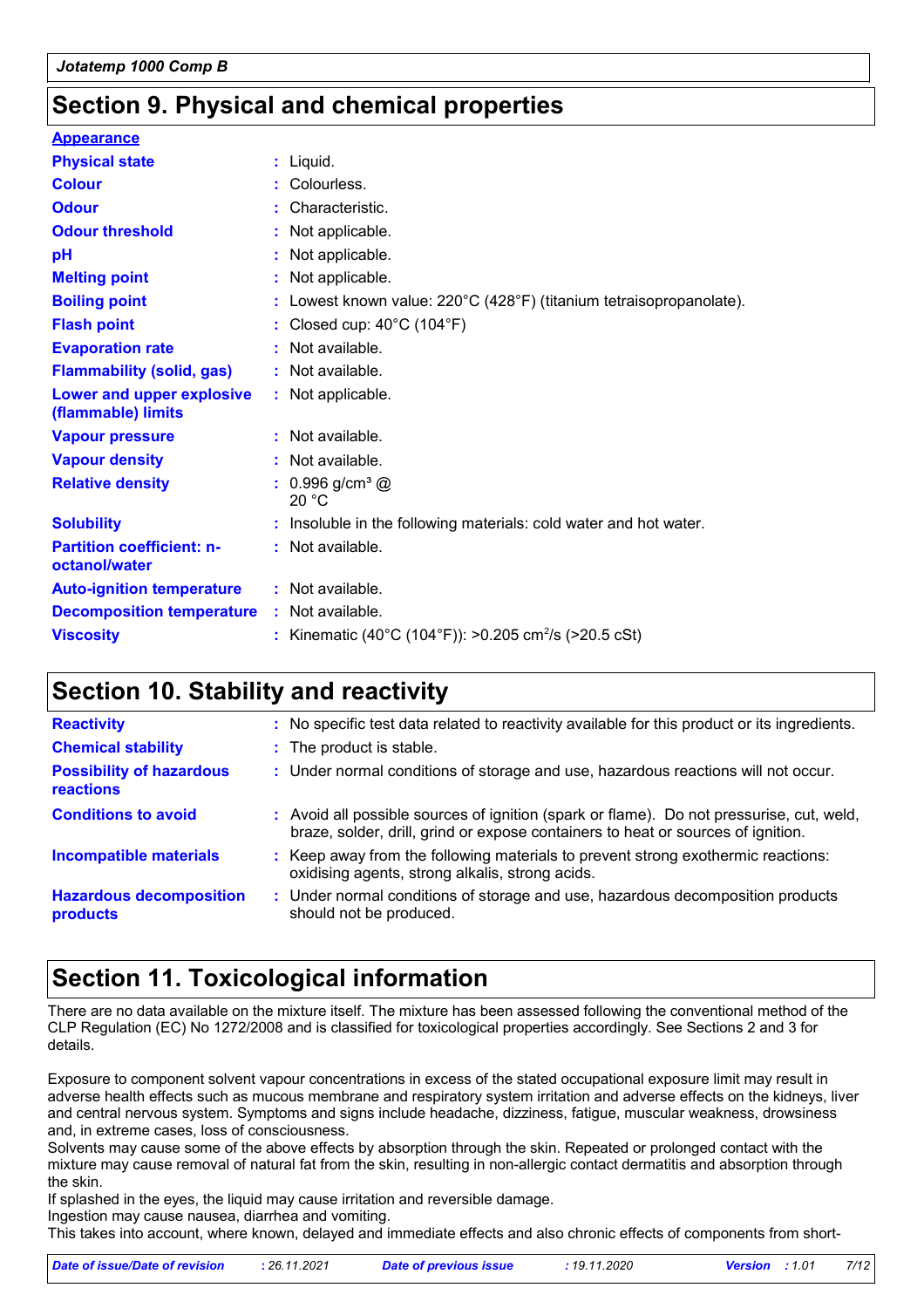### **Section 11. Toxicological information**

term and long-term exposure by oral, inhalation and dermal routes of exposure and eye contact.

#### Risk of serious damage to eyes.

#### **Information on toxicological effects**

#### **Acute toxicity**

| <b>Product/ingredient name</b> | <b>Result</b> | <b>Species</b> | <b>Dose</b> | <b>Exposure</b> |
|--------------------------------|---------------|----------------|-------------|-----------------|
| I titanium tetrabutanolate     | LD50 Oral     | Rat            | 3122 mg/kg  |                 |

#### **Irritation/Corrosion**

| <b>Product/ingredient name</b> | <b>Result</b>        | <b>Species</b>                     | <b>Score</b> | <b>Exposure</b> | <b>Observation</b> |
|--------------------------------|----------------------|------------------------------------|--------------|-----------------|--------------------|
| titanium tetrabutanolate       | Eyes - Irritant      | Mammal -<br>species<br>unspecified |              |                 |                    |
|                                | Skin - Mild irritant | Mammal -<br>species<br>unspecified |              |                 |                    |

#### **Sensitisation**

Not available.

#### **Mutagenicity**

Not available.

#### **Carcinogenicity**

Not available.

#### **Reproductive toxicity**

Not available.

#### **Teratogenicity**

Not available.

#### **Specific target organ toxicity (single exposure)**

| <b>Name</b>              | <b>Category</b> | <b>Route of</b><br>exposure | <b>Target organs</b>            |
|--------------------------|-----------------|-----------------------------|---------------------------------|
| titanium tetrabutanolate | Category 3      |                             | Respiratory tract<br>irritation |
|                          | Category 3      |                             | l Narcotic effects              |

#### **Specific target organ toxicity (repeated exposure)**

Not available.

#### **Aspiration hazard**

Not available.

#### **Information on likely routes :** Not available. **of exposure**

| <b>Potential acute health effects</b> |                                                                        |
|---------------------------------------|------------------------------------------------------------------------|
| Eye contact                           | : Causes serious eye damage.                                           |
| <b>Inhalation</b>                     | : May cause drowsiness or dizziness. May cause respiratory irritation. |
| <b>Skin contact</b>                   | : Causes skin irritation.                                              |
| <b>Ingestion</b>                      | : No known significant effects or critical hazards.                    |

#### **Symptoms related to the physical, chemical and toxicological characteristics**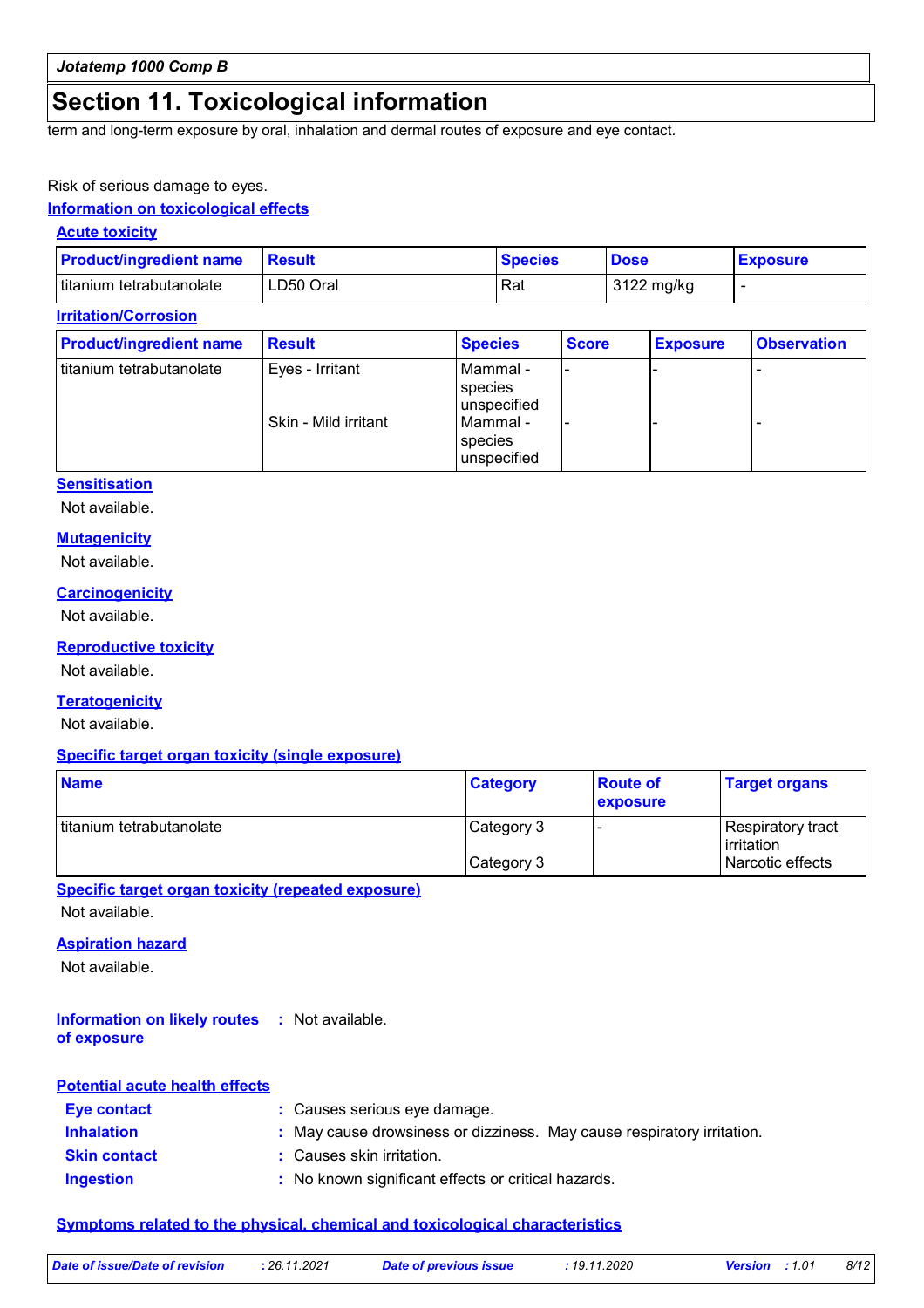## **Section 11. Toxicological information**

| <b>Eye contact</b>  | : Adverse symptoms may include the following:<br>pain<br>watering<br>redness                                                                                                              |
|---------------------|-------------------------------------------------------------------------------------------------------------------------------------------------------------------------------------------|
| <b>Inhalation</b>   | : Adverse symptoms may include the following:<br>respiratory tract irritation<br>coughing<br>nausea or vomiting<br>headache<br>drowsiness/fatigue<br>dizziness/vertigo<br>unconsciousness |
| <b>Skin contact</b> | : Adverse symptoms may include the following:<br>pain or irritation<br>redness<br>blistering may occur                                                                                    |
| <b>Ingestion</b>    | : Adverse symptoms may include the following:<br>stomach pains                                                                                                                            |

#### **Delayed and immediate effects as well as chronic effects from short and long-term exposure**

| <b>Short term exposure</b>              |                      |  |
|-----------------------------------------|----------------------|--|
| <b>Potential immediate</b><br>effects   | Not available<br>× 1 |  |
| <b>Potential delayed effects</b>        | $:$ Not available.   |  |
| Long term exposure                      |                      |  |
| <b>Potential immediate</b><br>effects   | $:$ Not available.   |  |
| <b>Potential delayed effects</b>        | $:$ Not available.   |  |
| <b>Potential chronic health effects</b> |                      |  |

Not available.

| <b>General</b>               | : No known significant effects or critical hazards. |
|------------------------------|-----------------------------------------------------|
| <b>Carcinogenicity</b>       | : No known significant effects or critical hazards. |
| <b>Mutagenicity</b>          | : No known significant effects or critical hazards. |
| <b>Teratogenicity</b>        | : No known significant effects or critical hazards. |
| <b>Developmental effects</b> | : No known significant effects or critical hazards. |
| <b>Fertility effects</b>     | : No known significant effects or critical hazards. |

#### **Numerical measures of toxicity**

#### **Acute toxicity estimates**

Not available.

## **Section 12. Ecological information**

**Toxicity**

Not available.

#### **Persistence and degradability**

Not available.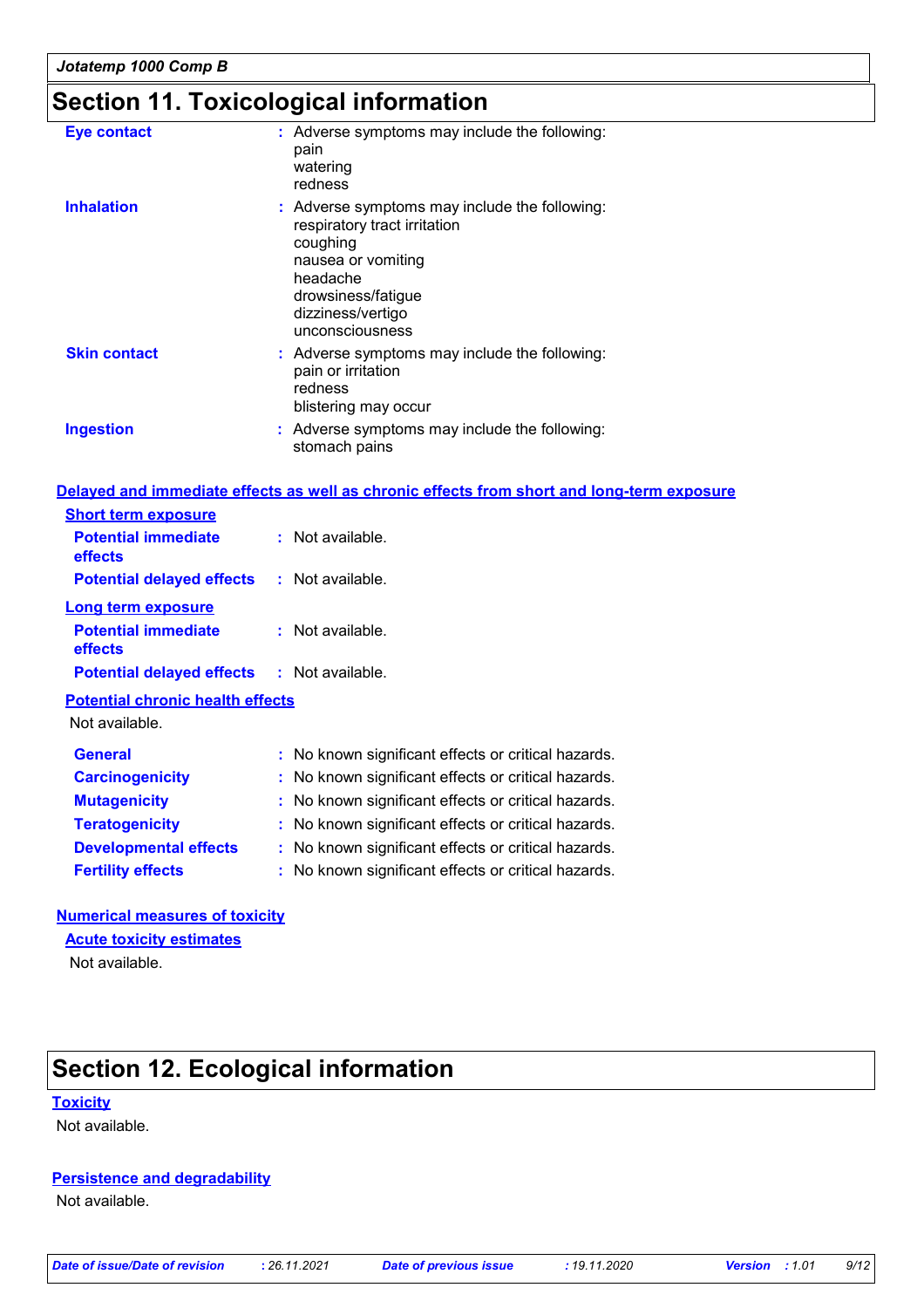## **Section 12. Ecological information**

**Bioaccumulative potential**

Not available.

| <b>Mobility in soil</b>                                 |                                                     |
|---------------------------------------------------------|-----------------------------------------------------|
| <b>Soil/water partition</b><br><b>coefficient (Koc)</b> | : Not available.                                    |
| <b>Other adverse effects</b>                            | : No known significant effects or critical hazards. |

## **Section 13. Disposal considerations**

The generation of waste should be avoided or minimised wherever possible. Disposal of this product, solutions and any by-products should at all times comply with the requirements of environmental protection and waste disposal legislation and any regional local authority requirements. Dispose of surplus and nonrecyclable products via a licensed waste disposal contractor. Waste should not be disposed of untreated to the sewer unless fully compliant with the requirements of all authorities with jurisdiction. Waste packaging should be recycled. Incineration or landfill should only be considered when recycling is not feasible. This material and its container must be disposed of in a safe way. Care should be taken when handling emptied containers that have not been cleaned or rinsed out. Empty containers or liners may retain some product residues. Vapour from product residues may create a highly flammable or explosive atmosphere inside the container. Do not cut, weld or grind used containers unless they have been cleaned thoroughly internally. Avoid dispersal of spilt material and runoff and contact with soil, waterways, drains and sewers. **Disposal methods :**

Do not allow to enter drains or watercourses. Material and/or container must be disposed of as hazardous waste.

|                                         | <b>ADG</b>                                                                    | <b>ADR/RID</b>                                                                   | <b>IMDG</b>                                                                      | <b>IATA</b>                                                                   |
|-----------------------------------------|-------------------------------------------------------------------------------|----------------------------------------------------------------------------------|----------------------------------------------------------------------------------|-------------------------------------------------------------------------------|
| <b>UN number</b>                        | <b>UN1993</b>                                                                 | <b>UN1993</b>                                                                    | <b>UN1993</b>                                                                    | <b>UN1993</b>                                                                 |
| <b>UN proper</b><br>shipping name       | Flammable liquid, n.o.<br>s. (titanium<br>tetrabutanolate, butan-<br>$1$ -ol) | Flammable liquid, n.o.<br>s. (titanium<br>tetrabutanolate, butan-<br>$1$ -ol $)$ | Flammable liquid, n.o.<br>s. (titanium<br>tetrabutanolate, butan-<br>$1$ -ol $)$ | Flammable liquid, n.o.<br>s. (titanium<br>tetrabutanolate, butan-<br>$1$ -ol) |
| <b>Transport hazard</b><br>class(es)    | 3                                                                             | 3                                                                                | 3                                                                                | 3                                                                             |
| <b>Packing group</b>                    | $\mathbf{III}$                                                                | Ш                                                                                | $\mathbf{III}$                                                                   | III                                                                           |
| <b>Environmental</b><br>hazards         | No.                                                                           | No.                                                                              | No.                                                                              | No.                                                                           |
| <b>Additional</b><br><i>information</i> | Hazchem code 3[Y]                                                             | <b>Hazard identification</b><br>number 30<br>Tunnel code (D/E)                   | <b>Emergency</b><br>schedules F-E, S-E                                           |                                                                               |

**Special precautions for user Transport within user's premises:** always transport in closed containers that are **:** upright and secure. Ensure that persons transporting the product know what to do in the event of an accident or spillage.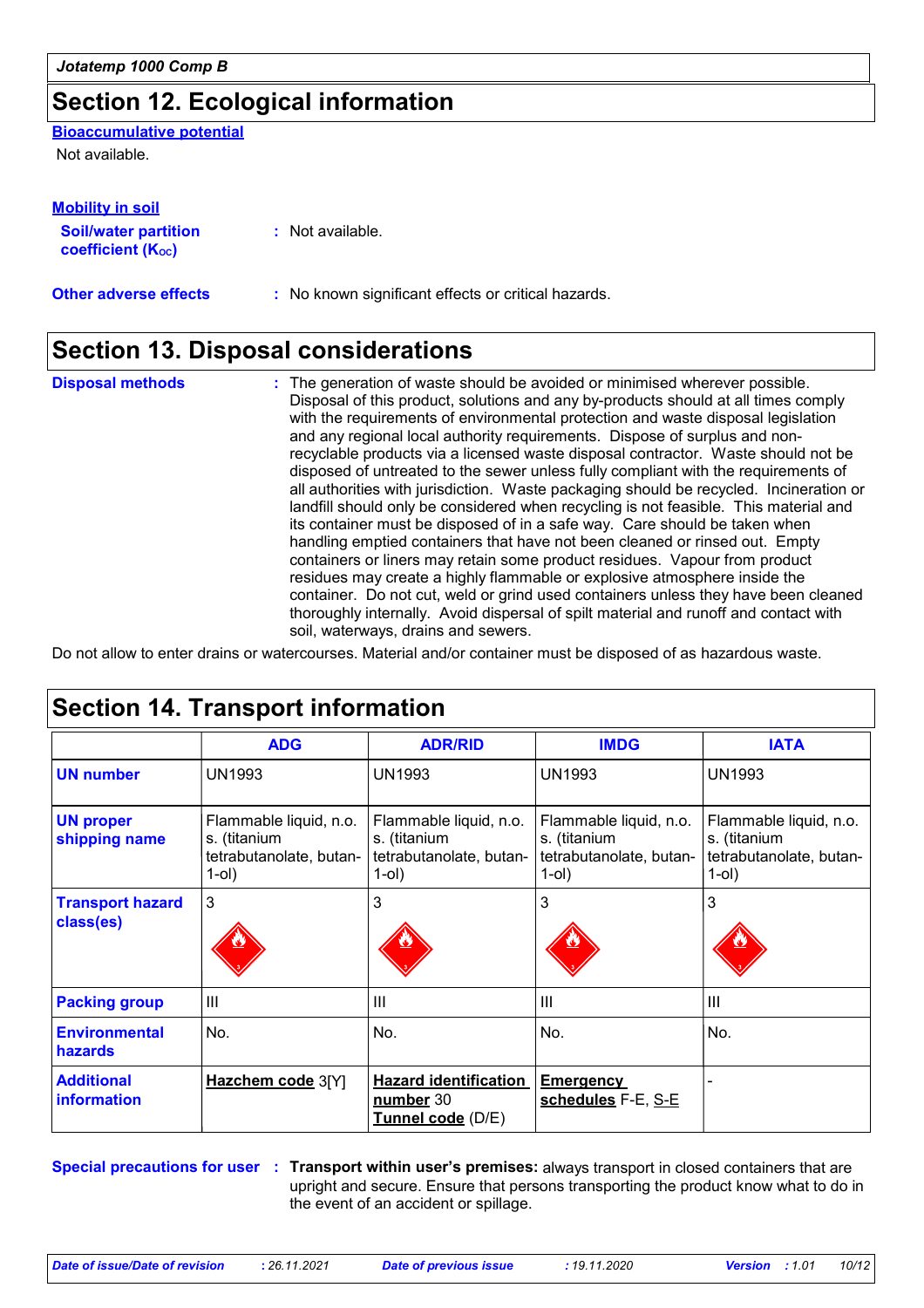#### *Jotatemp 1000 Comp B*

### **Section 14. Transport information**

**Transport in bulk according :** Not available. **to IMO instruments**

**Transport within user's premises:** always transport in closed containers that are upright and secure. Ensure that persons transporting the product know what to do in the event of an accident or spillage.

Transport in accordance with ADR/RID, IMDG/IMO and ICAO/IATA and national regulation.

### **Section 15. Regulatory information**

**Standard for the Uniform Scheduling of Medicines and Poisons**

5

**Model Work Health and Safety Regulations - Scheduled Substances**

No listed substance

**Australia inventory (AICS) :** All components are listed or exempted.

**International regulations**

**Chemical Weapon Convention List Schedules I, II & III Chemicals**

Not listed.

**Montreal Protocol**

Not listed.

**Stockholm Convention on Persistent Organic Pollutants**

Not listed.

**UNECE Aarhus Protocol on POPs and Heavy Metals**

Not listed.

### **Section 16. Any other relevant information**

| <b>History</b>                    |                                                                                                                                                                                                                                                                                                                                                                                                                                                                                                                                                                                                                                                                                                                                           |
|-----------------------------------|-------------------------------------------------------------------------------------------------------------------------------------------------------------------------------------------------------------------------------------------------------------------------------------------------------------------------------------------------------------------------------------------------------------------------------------------------------------------------------------------------------------------------------------------------------------------------------------------------------------------------------------------------------------------------------------------------------------------------------------------|
| Date of printing                  | : 26.11.2021                                                                                                                                                                                                                                                                                                                                                                                                                                                                                                                                                                                                                                                                                                                              |
| Date of issue/Date of<br>revision | : 26.11.2021                                                                                                                                                                                                                                                                                                                                                                                                                                                                                                                                                                                                                                                                                                                              |
| Date of previous issue            | : 19.11.2020                                                                                                                                                                                                                                                                                                                                                                                                                                                                                                                                                                                                                                                                                                                              |
| <b>Version</b>                    | : 1.01                                                                                                                                                                                                                                                                                                                                                                                                                                                                                                                                                                                                                                                                                                                                    |
| <b>Key to abbreviations</b>       | $:$ ADG = Australian Dangerous Goods<br>ATE = Acute Toxicity Estimate<br><b>BCF</b> = Bioconcentration Factor<br>GHS = Globally Harmonized System of Classification and Labelling of Chemicals<br>IATA = International Air Transport Association<br>IBC = Intermediate Bulk Container<br><b>IMDG = International Maritime Dangerous Goods</b><br>LogPow = logarithm of the octanol/water partition coefficient<br>MARPOL = International Convention for the Prevention of Pollution From Ships,<br>1973 as modified by the Protocol of 1978. ("Marpol" = marine pollution)<br>NOHSC = National Occupational Health and Safety Commission<br>SUSMP = Standard for the Uniform Scheduling of Medicines and Poisons<br>$UN = United Nations$ |

**Procedure used to derive the classification**